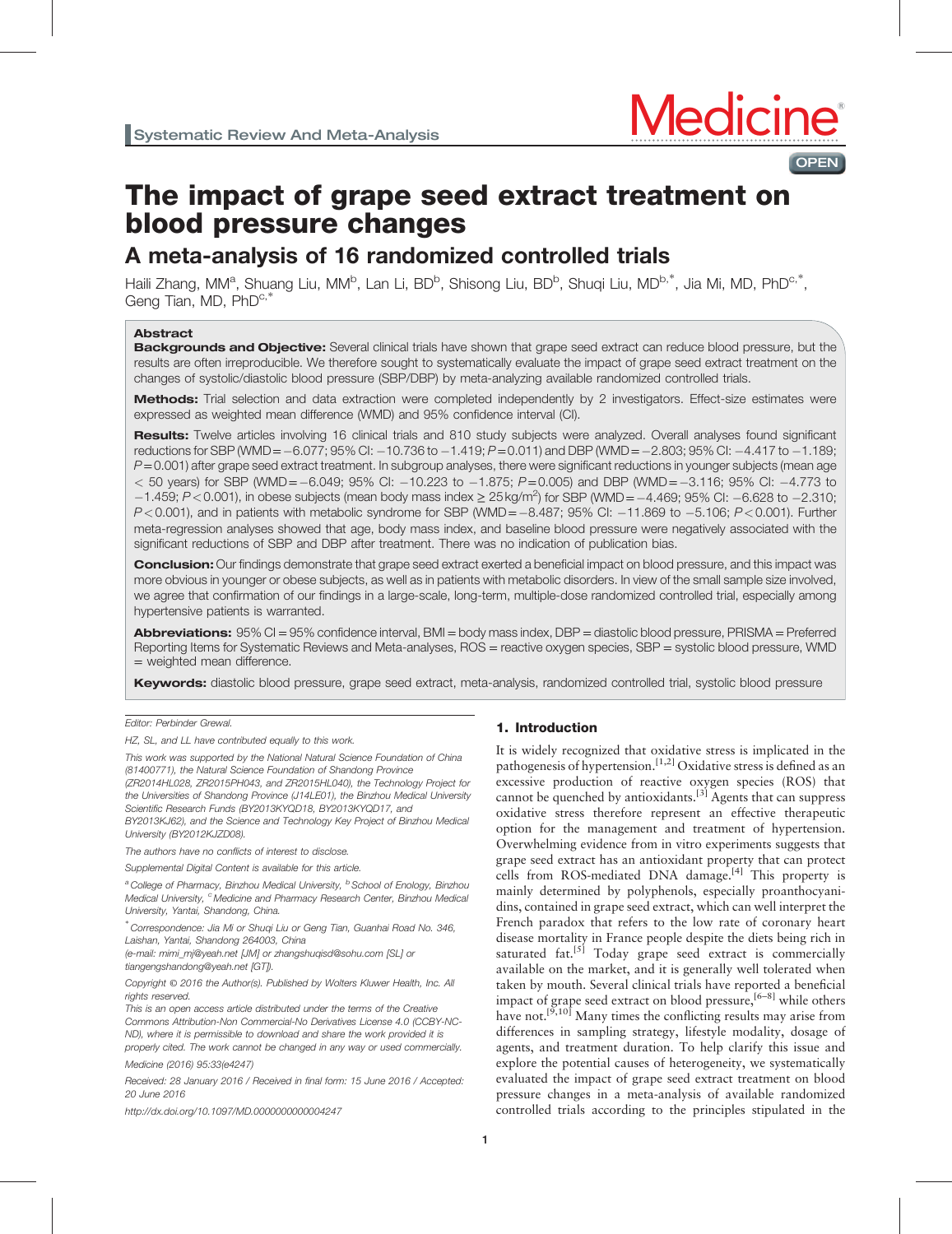Preferred Reporting Items for Systematic Reviews and Meta-analyses (PRISMA) statement (see the PRISMA checklist).<sup>[\[11\]](#page-6-0)</sup>

# 2. Methods

#### 2.1. Retrieval strategy

We identified all possible clinical trials that provided the changes of systolic or diastolic blood pressure (SBP or DBP) after grape seed extract treatment by retrieving PubMed and Embase as of November 30, 2015. The keywords included "grape seed" or "grape juice" or "polyphenol" or "proanthocyanidin" or "blood pressure" or "hypertension." Only articles published in English language were considered. The reference lists of major clinical trials and reviews were manually searched for additionally unidentified citations. All retrieved clinical trials were reported to be approved by ethics committees of local hospitals or institutes, and written informed consent was obtained from all study subjects.

# 2.2. Inclusion/exclusion criteria

Articles were included if they included a randomized clinical trial that compared grape seed extract treatment with the placebo on the changes of SBP and DBP for at least 2 weeks. In case of duplicate publications from the same study group, clinical trial with the larger sample size or more complete information was retained. Conference abstracts and posters were not included as information was insufficient to make a complete evaluation.

# 2.3. Trial selection

Two authors (GT and HZ) independently assessed the eligibility of each retrieved article by reviewing the title and abstract, and if necessary by reading the full text. In case of any disagreements during selection, a discussion was made between the 2 authors until a consensus was reached.

# 2.4. Data extraction

The same 2 authors independently extracted relevant data from each eligible article according to the same template enacted by all contributing authors, and then a cross-check was run to minimize typing mistakes. The relevant data of interest included the first author's surname, publication year, study design, treatment duration, sample size, grape seed extract type, age, sex, body mass index (BMI), the means, and standard deviations of SBP and DBP at both baseline and postintervention.

#### 2.5. Statistical analysis

Weighted mean difference (WMD) and 95% confidence interval (95% CI) were calculated to appraise the changes of SBP and DBP from baseline to postintervention using the DerSimonian-Laird-based random-effects model.<sup>[\[12\]](#page-6-0)</sup> Between-trial heterogeneity was quantified as the  $I^2$  statistic, a proportion denoting the probability of variability seen between trials due to heterogeneity rather than chance. Possible causes of heterogeneity between trials were explored by both stratified and meta-regression analyses. Publication bias was examined by Begg and Egger tests at a significance level of 5%, as well as by the Begg funnel plots. All statistical analyses were done with the STATA software v12.0 for Windows (StataCorp LP, College Station, TX).

#### 3. Results

#### 3.1. Qualified trials

The flow diagram for the selection process of qualified articles is shown in [Fig. 1](#page-2-0). The initial retrieval of 2 public databases identified 31 potentially relevant articles, and 12 articles published in English language met our predefined inclusion criteria.<sup>[6–10,13–19]</sup> Four articles that provided data by the low and high dosages of grape seed extract were treated separately, and therefore 16 clinical trials including 810 study subjects were available for the final analysis.

#### 3.2. Baseline characteristics

The baseline characteristics of 16 clinical trials are presented in [Table 1](#page-2-0) and Supplementary Table S1, [http://links.lww.com/MD/](http://links.lww.com/MD/B197) [B197.](http://links.lww.com/MD/B197) Of 16 clinical trials, 12 followed a parallel design and 5 followed a cross-over design. The dosages of grape seed extract agents taken ranged from 100 to 2000mg/d. Twelve trials were double-blinded and 4 trials were single-blinded. Seven trials had grape seed extract treatment <8 weeks, and 9 trials  $\geq$ 8 weeks. Five trials were conducted in Asian countries, 4 in American countries, 4 in European countries, and 2 in Australian countries. The average levels of age, male gender, and BMI were comparable between the treatment and placebo groups (all  $P > 0.05$ ). Of 16 clinical trials, 4 were conducted in patients with pre- and stage 1 hypertension, 4 in healthy subjects, 3 in patients with metabolic syndrome, 2 in hypertensive patients, 2 in women with at least 1 menopausal symptom, and 1 in patients with above-average vascular risk (Supplementary Table S1, [http://](http://links.lww.com/MD/B197) [links.lww.com/MD/B197](http://links.lww.com/MD/B197)).

# 3.3. Overall analysis

Pooling 16 clinical trials together identified significant reductions for SBP (WMD= $-6.077$ ; 95% CI:  $-10.736$  to  $-1.419$ ; P= 0.011) and DBP (WMD =  $-2.803$ ; 95% CI:  $-4.417$  to  $-1.189$ ;  $P=0.001$ ) after grape seed extract treatment relative to the placebo, with strong and moderate evidence of heterogeneity  $(I^2=94.0\%$  and 62.4%), respectively [\(Fig. 2](#page-3-0)). There was no indication of publication bias as reflected by both Begg ( $P=0.528$ ) for SBP and  $0.893$  for DBP) and Egger ( $P = 0.220$  for SBP and 0.132 for DBP) tests, as well as by the visually symmetrical Begg funnel plots in [Fig. 3](#page-4-0).

# 3.4. Stratified analysis

To explore potential causes of heterogeneity, we stratified all clinical trials according to age, BMI, study design, randomization, treatment duration, dosage of phenols in grape seed extract, and baseline status of study subjects, respectively [\(Table 2\)](#page-5-0). After grouping clinical trials by age at a cutoff of 50 years, the effectsize estimates were comparable between the 2 subgroups, while significance was only detected in trials enrolling younger subjects (mean age  $< 50$  years) for both SBP (WMD =  $-6.049$ ; 95% CI:  $-10.223$  to  $-1.875$ ;  $P = 0.005$ ) and DBP (WMD =  $-3.116$ ; 95% CI:  $-4.773$  to  $-1.459$ ;  $P < 0.001$ ), and heterogeneity was improved, especially for the latter  $(I^2 = 34.2\%)$ . Upon stratification by BMI at a cutoff of 25 kg/m<sup>2</sup>, SBP was significantly reduced in trials enrolling subjects with mean BMI  $\geq 25 \text{ kg/m}^2$  (WMD =  $-$ 7.420; 95% CI:  $-13.870$  to  $-0.970$ ;  $P=0.024$ ) relative to those with mean BMI  $< 25 \text{ kg/m}^2$  (WMD = -4.469; 95% CI: -6.628 to  $-2.310$ ;  $P < 0.001$ ), while the reduction in DBP was slightly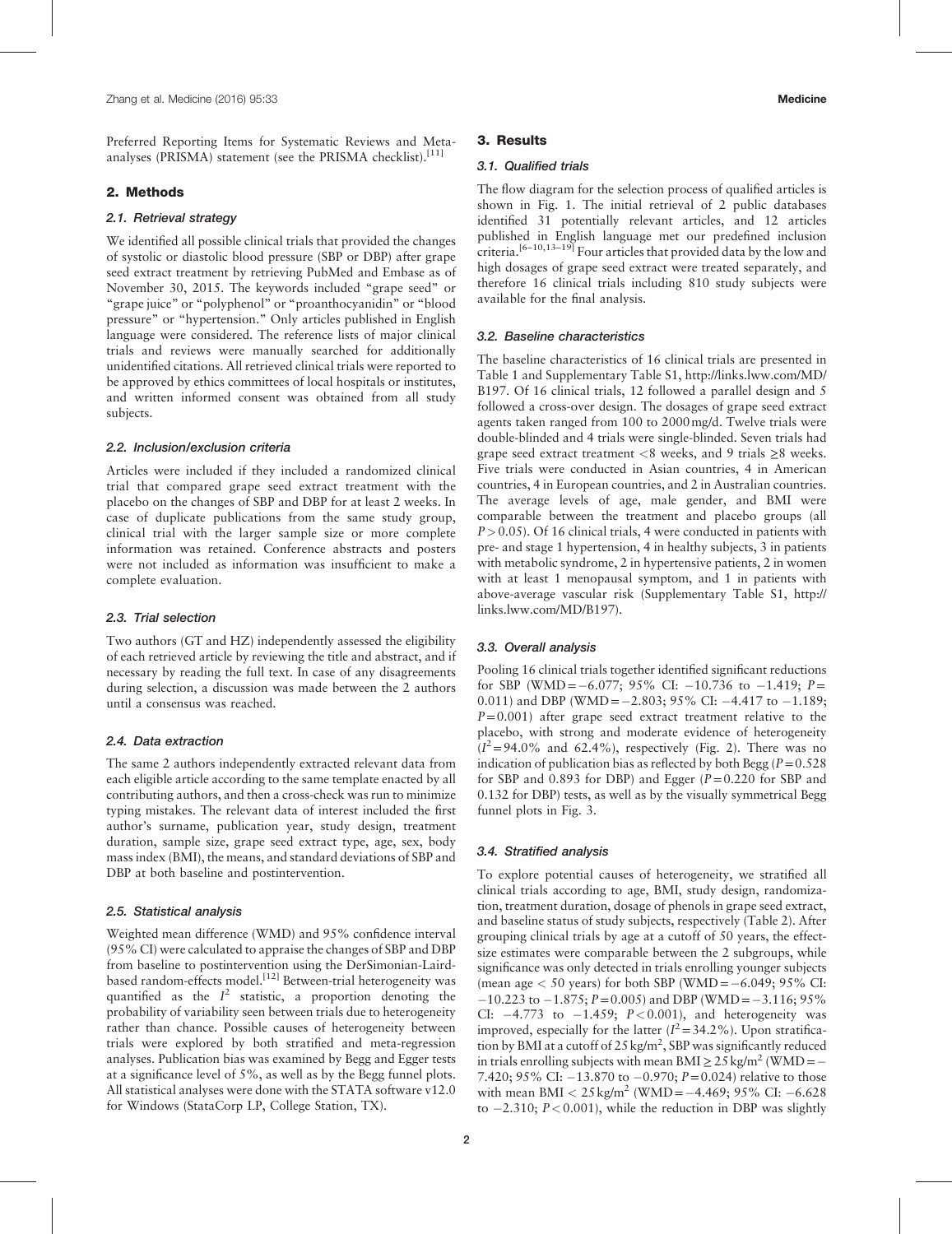<span id="page-2-0"></span>

Figure 1. Flow diagram of search strategy and study selection.

# Table 1

Baseline characteristics of all clinical trials in this meta-analysis.

|                          |      |              |                            |            |              |                  |                  | Sample size |    | Age, y |             |                       | Male                  |           | BMI, $\text{kg/m}^2$ |
|--------------------------|------|--------------|----------------------------|------------|--------------|------------------|------------------|-------------|----|--------|-------------|-----------------------|-----------------------|-----------|----------------------|
| Author                   | Year | <b>Blind</b> | <b>Country</b>             | Design     | Duration, wk | <b>GSE type</b>  | GSE dosage, mg/d | TG          | PG | TG     | PG          | TG                    | <b>PG</b>             | TG        | PG                   |
| Clifton                  |      | 2004 Double  | Australia                  | Cross-over | 4            | Polyphenols      | 2000             | 35          | 35 | 58.0   |             | 58.0 0.686 0.686      |                       | 28.4      | 28.4                 |
| Park                     |      | 2004 Double  | Korea                      | Parallel   | 8            | Polyphenols      | 885              | 21          | 19 | 43.0   | 46.0        | .000.                 | 1.000                 | 26.5      | 26.2                 |
| Ward                     |      | 2005 Double  | Australia                  | Parallel   | 6            | Polyphenols      | 1000             | 16          | 18 |        |             | 61.3 63.6 0.750 0.778 |                       | 27.7      | 29.3                 |
| Sano (low)               | 2007 | Single       | Japan                      | Parallel   | 12           | Proanthocyanidin | 200              | 21          | 20 | 51.0   |             |                       | 53.2 0.476 0.500      | 24.2      | 24.4                 |
| Sano (high)              | 2007 | Single       | Japan                      | Parallel   | 12           | Proanthocyanidin | 400              | 20          | 20 |        |             | 52.9 53.2 0.450 0.500 |                       | 24.1      | 24.4                 |
| Sivaprakasapillai (low)  |      | 2009 Double  | <b>USA</b>                 | Parallel   | 4            | Meganatural BP   | 150              | 9           | 9  | 45.0   |             |                       | 46.0 0.444 0.333      | 36.0      | 36.0                 |
| Sivaprakasapillai (high) |      | 2009 Double  | <b>USA</b>                 | Parallel   | 4            | Meganatural BP   | 300              | 9           | 9  | 47.0   |             |                       | 46.0 0.444 0.333      | 37.0      | 36.0                 |
| Dohadwala                |      | 2010 Double  | <b>USA</b>                 | Cross-over | 8            | Polyphenols      | 1172             | 64          | 64 | 43.0   |             |                       | 43.0 0.688 0.688      | 28.0      | 28.0                 |
| van Mierlo               |      |              | 2010 Double The Netherland | Cross-over | 6            | Polyphenols      | 800              | 35          | 35 |        | 31.4 31.4 1 | $000 -$               | 1.000                 | 23.2      | 23.2                 |
| Barona                   |      | 2012 Double  | Colombia                   | Cross-over | 4            | Polyphenols      | 267              | 24          | 24 |        | 51.3 51.3 1 | 000.1                 | 1.000                 | <b>NR</b> | <b>NR</b>            |
| Belcaro (low)            |      | 2013 Single  | Italy                      | Parallel   | 16           | Enovita          | 150              | 37          | 47 |        |             |                       | 49.9 49.4 0.486 0.596 | 25.2      | 25.1                 |
| Belcaro (high)           |      | 2013 Single  | Italv                      | Parallel   | 16           | Enovita          | 300              | 35          | 47 |        |             |                       | 51.3 49.4 0.622 0.596 | 25.4      | 25.1                 |
| Ras                      |      |              | 2013 Single The Netherland | Parallel   | 8            | Meganatural BP   | 300              | 35          | 35 |        |             |                       | 62.9 64.5 0.543 0.543 | 25.3      | 25.7                 |
| <b>Siasos</b>            |      | 2014 Double  | Greece                     | Cross-over | 2            | Polyphenols      | 981              | 26          | 26 |        |             |                       | 26.3 26.3 0.385 0.385 | 23.2      | 23.2                 |
| Terauchi (low)           |      | 2014 Double  | Japan                      | Parallel   | 8            | Proanthocyanidin | 100              | 32          | 29 |        |             |                       | 49.2 49.8 0.000 0.000 | 21.4      | 21.4                 |
| Terauchi (high)          |      | 2014 Double  | Japan                      | Parallel   | 8            | Proanthocyanidin | 200              | 30          | 29 |        |             |                       | 49.8 49.8 0.000 0.000 | 21.3      | 21.4                 |

BMI=body mass index, GSE=grape seed extract, NR=not reported, PG=placebo group, TG=treatment group.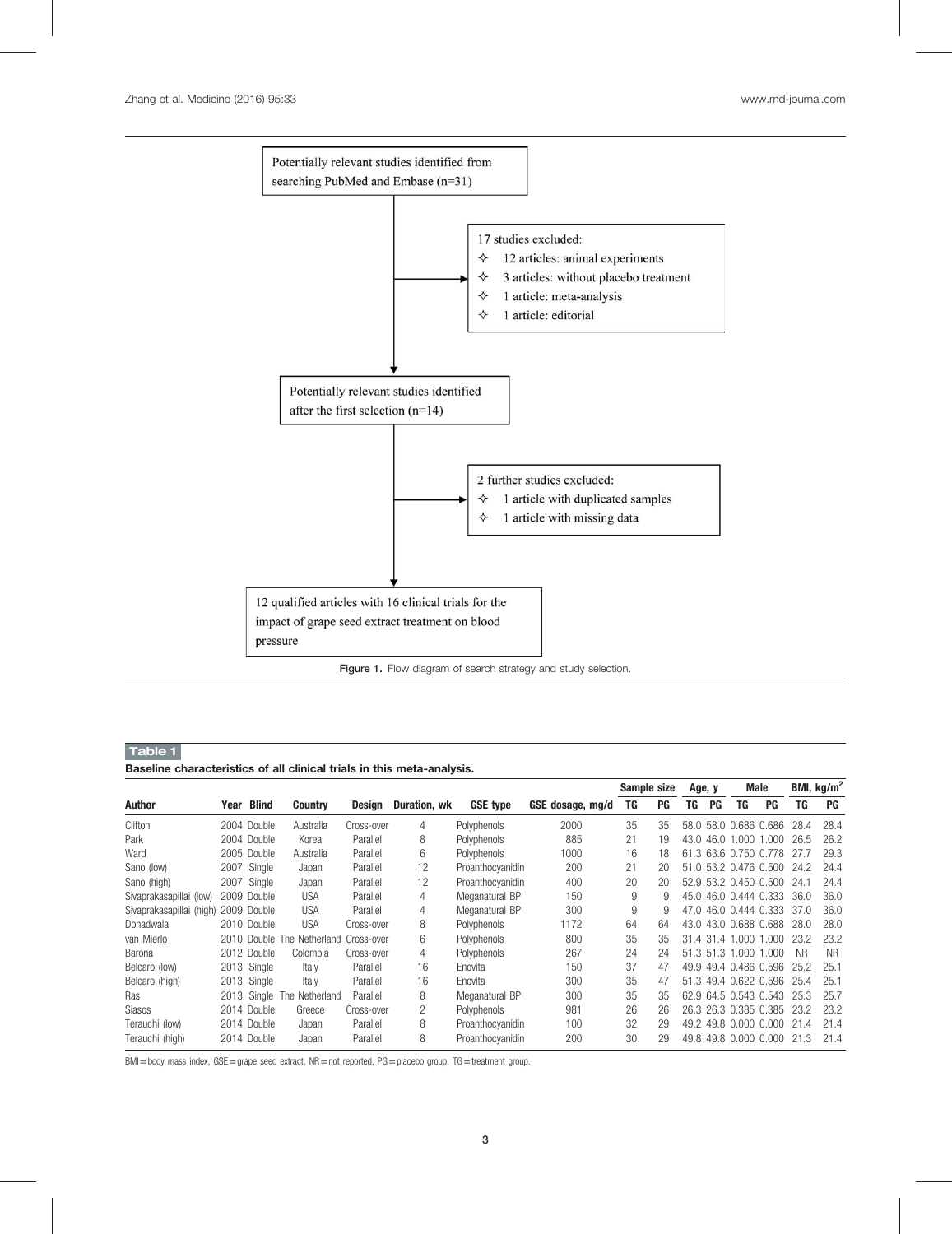<span id="page-3-0"></span>

Figure 2. Forest plots of systolic (the upper) and diastolic (the lower) blood pressure after grape seed extract treatment.

obvious in trials with lower mean BMI (WMD= $-3.351$ ; 95% CI:  $-5.744$  to  $-0.959$ ;  $P=0.006$ ). There was improved heterogeneity in trials with lower mean BMI for both SBP  $(I^2 = 0.0\%)$  and DBP  $(I^2 = 21.0\%).$ 

According to the study design, blood pressure was remarkably reduced in parallel trials (for SBP:  $WMD = -8.045$ ; 95% CI:  $-13.750$  to  $-2.340$ ;  $P=0.006$  and for DBP: WMD =  $-3.791$ ; 95% CI:  $-5.605$  to  $-1.978$ ;  $P < 0.001$ ), and no material changes were noted in cross-over trials [\(Table 2\)](#page-5-0). In addition, grape seed extract treatment resulted in greater reductions in blood pressure in single-blinded trials (for SBP:  $WMD = -14.111$ ; 95% CI:  $-22.537$  to  $-5.686$ ;  $P = 0.001$  and for DBP: WMD =  $-5.418$ ; 95% CI:  $-7.568$  to  $-3.267$ ;  $P < 0.001$ ) than in double-blinded trials (for SBP: WMD =  $-3.969$ ; 95% CI:  $-5.995$  to  $-1.942$ ;  $P <$ 0.001 and for DBP: WMD =  $-1.831$ ; 95% CI:  $-3.195$  to  $-0.467; P=0.009$ ).

The reductions in blood pressure were more obvious in longduration trials ( $\geq 8$  weeks) (for SBP: WMD = -7.708; 95% CI: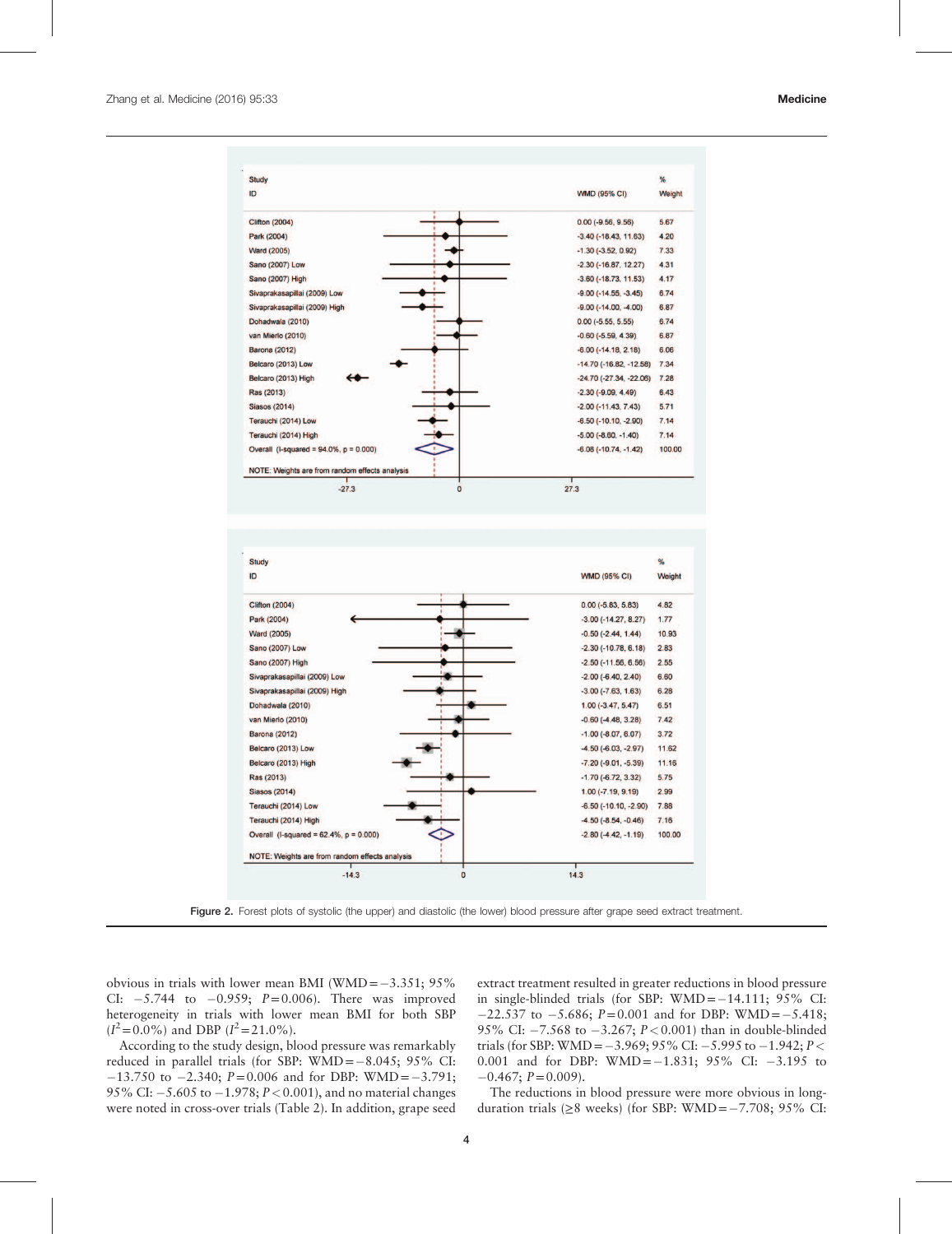<span id="page-4-0"></span>



 $-14.154$  to  $-1.262$ ;  $P=0.019$  and for DBP: WMD =  $-4.347$ ; 95% CI:  $-6.163$  to  $-2.531$ ;  $P < 0.001$ ) relative to short-duration trials (<8 weeks) [\(Table 2](#page-5-0)). Regarding the dosage of phenols in grape seed extract, it was noted that SBP (WMD =  $-9.051$ ; 95% CI:  $-14.415$  to  $-3.686$ ;  $P = 0.001$ ) and DBP (WMD =  $-4.637$ ; 95% CI:  $-6.032$  to  $-3.242$ ;  $P < 0.001$ ) were significantly reduced in trials with low dosage (<800mg/d) relative to trials with high dosage  $(\geq 800 \text{ mg/d})$ . Finally, according to the baseline status of study subjects, the reduction in SBP was strikingly significant in patients with metabolic syndrome (WMD =  $-$ 8.487; 95% CI:  $-11.869$  to  $-5.106$ ;  $P < 0.001$ ), and was marginal in patients with pre- and stage 1 hypertension (WMD =  $-10.811$ ; 95% CI:  $-20.454$  to  $-1.168$ ;  $P=0.028$ ). Similarly, DBP was significantly reduced by 3.791 mm Hg in patients with pre- and stage 1 hypertension (WMD= $-3.791$ ;

95% CI:  $-6.716$  to  $-0.866$ ;  $P=0.011$ ). No significance was observed in healthy subjects and hypertensive patients.

#### 3.5. Meta-regression analysis

To account for heterogeneity from another point of view, we incorporated the mean values of age, male gender, BMI, baseline SBP, and baseline DBP between the treatment and placebo groups in a meta-regression model. There were significant negative associations with reduced SBP and DBP after grape seed extract treatment for age (regression coefficient:  $-0.126$  and  $-0.056$ ;  $P=0.005$  and 0.003, respectively) and BMI (regression coefficient:  $-0.232$  and  $-0.099$ ;  $P=0.008$  and 0.008, respectively), as well as for baseline SBP (regression coefficient:  $-0.050$  and  $-0.022$ ;  $P = 0.004$  and 0.002, respectively) and baseline DBP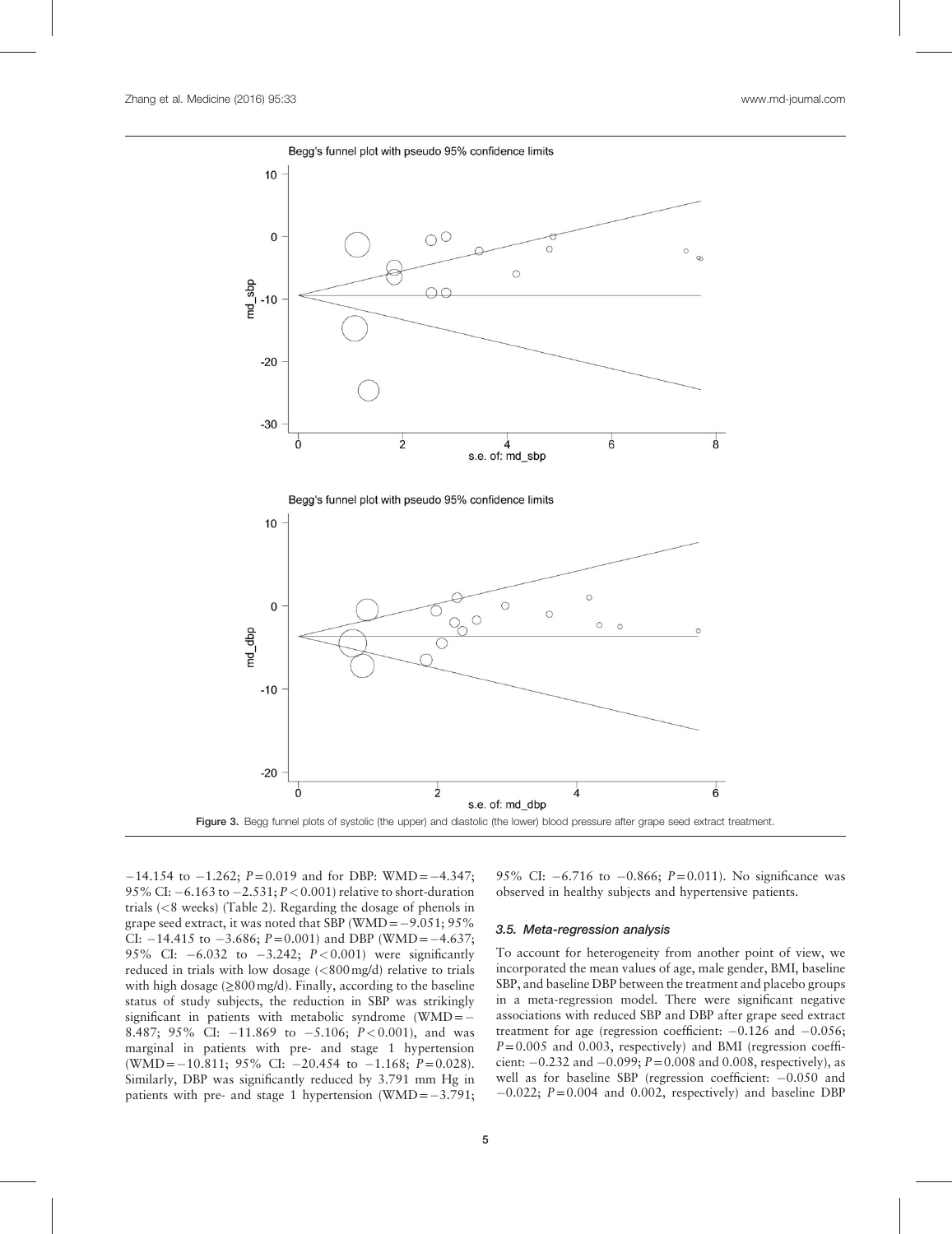<span id="page-5-0"></span>Table 2 Stratified analyses of GSE treatment on blood pressure changes.

|                               |                | <b>SBP</b>                                | <b>DBP</b>    |                                             |               |  |
|-------------------------------|----------------|-------------------------------------------|---------------|---------------------------------------------|---------------|--|
| <b>Subgroups</b>              | Trials (no.)   | <b>WMD</b> ; 95% CI; P                    | $\hat{r}$ , % | <b>WMD</b> ; 95% CI; P                      | $\hat{r}$ , % |  |
| Age, y                        |                |                                           |               |                                             |               |  |
| $50$                          | 9              | $-6.049$ ; $-10.223$ to $-1.875$ ; 0.005  | 86.2          | $-3.116$ ; $-4.773$ to $-1.459$ ; <0.001    | 34.2          |  |
| >50                           | $\overline{7}$ | $-6.051$ : $-16.931$ to 4.830; 0.276      | 96.8          | $-2.436$ : $-5.777$ to 0.905: 0.153         | 78.4          |  |
| BMI, $kg/m2$                  |                |                                           |               |                                             |               |  |
| $<$ 25                        | 6              | $-4.469$ ; $-6.628$ to $-2.310$ ; <0.001  | 0.0           | $-3.351$ ; $-5.744$ to $-0.959$ ; 0.006     | 21.0          |  |
| >25                           | 10             | $-7.420$ ; $-13.870$ to $-0.970$ ; 0.024  | 95.9          | $-2.565$ ; $-4.668$ to $-0.461$ ; 0.017     | 73.2          |  |
| Study design                  |                |                                           |               |                                             |               |  |
| Cross-over                    | 5              | $-1.242$ ; $-4.260$ to 1.776; 0.420       | 0.0           | $0.028$ ; $-2.323$ to 2.380; 0.981          | 0.0           |  |
| Parallel                      | 11             | $-8.045$ : $-13.750$ to $-2.340$ : 0.006  | 95.4          | $-3.791; -5.605$ to $-1.978; < 0.001$       | 65.3          |  |
| Randomization                 |                |                                           |               |                                             |               |  |
| Double-blinded                | 12             | $-3.969$ : $-5.995$ to $-1.942$ : <0.001  | 43.4          | $-1.831: -3.195$ to $-0.467: 0.009$         | 15.4          |  |
| Single-blinded                | $\overline{4}$ | $-14.111: -22.537$ to $-5.686: 0.001$     | 92.9          | $-5.418$ : $-7.568$ to $-3.267$ : <0.001    | 50.1          |  |
| Treatment duration, wk        |                |                                           |               |                                             |               |  |
| < 8                           | $\overline{7}$ | $-4.074$ ; $-7.283$ to $-0.865$ ; 0.013   | 57.5          | $-0.851: -2.273$ to 0.571: 0.241            | 0.0           |  |
| >8                            | 9              | $-7.708$ : $-14.154$ to $-1.262$ : 0.019  | 94.5          | $-4.347$ : $-6.163$ to $-2.531$ : <0.001    | 50.7          |  |
| Phenols in GSE, mg/d          |                |                                           |               |                                             |               |  |
| < 800                         | 10             | $-9.051$ ; $-14.415$ to $-3.686$ ; 0.001  | 93.1          | $-4.637$ ; $-6.032$ to $-3.242$ ; $< 0.001$ | 30.2          |  |
| >800                          | 6              | $-1.077$ ; $-2.895$ to 0.740; 0.245       | 0.0           | $-0.302$ ; $-1.820$ to 1.215; 0.696         | 0.0           |  |
| Baseline status               |                |                                           |               |                                             |               |  |
| Healthy                       | 4              | $-1.209$ ; $-5.275$ to 2.856; 0.560       | 0.0           | $-0.813$ ; $-3.865$ to $-2.238$ ; 0.601     | 0.0           |  |
| Pre- and stage 1 hypertension | $\overline{4}$ | $-10.811: -20.454$ to $-1.168: 0.028$     | 96.7          | $-3.791: -6.716$ to $-0.866: 0.011$         | 79.6          |  |
| Hypertension                  | $\overline{c}$ | $-1.345$ : $-3.538$ to 0.849; 0.230       | 0.0           | $-0.572$ : $-2.284$ to 1.340; 0.558         | 0.0           |  |
| Metabolic syndrome            | 3              | $-8.487$ ; $-11.869$ to $-5.106$ ; <0.001 | 0.0           | $-2.226$ ; $-5.133$ to 0.682; 0.133         | 0.0           |  |
| Others                        | 3              | $-5.369$ ; $-7.831$ to $-2.907$ ; <0.001  | 0.0           | $-4.284$ ; $-7.599$ to $-0.968$ ; 0.011     | 42.3          |  |

95% CI=95% confidence interval, BMI=body mass index, DBP=diastolic blood pressure, GSE=grape seed extract, SBP=systolic blood pressure, WMD=weighted mean difference.

(regression coefficient:  $-0.082$  and  $-0.037$ ;  $P = 0.002$  and 0.002, respectively).

# 4. Discussion

The key finding of this study was that grape seed extract exerted a beneficial impact on blood pressure, and this impact was more obvious in younger or obese subjects, as well as in patients with metabolic disorders. Moreover, study design, randomization, and baseline blood pressure were identified as the possible causes of heterogeneity. As far as we know, this is to date the largest meta-analysis that has evaluated the relationship between grape seed extract treatment and blood pressure changes.

In a previous meta-analysis by Feringa et al,  $[20]$  grape seed extract was reported to significantly reduce SBP by 1.54 mm Hg, but no material change was noted for DBP, which was likely due to the relatively small sample size. With the accumulation of data from subsequent clinical trials, we therefore conducted an updated meta-analysis that involved 16 trials and 810 study subjects, and our findings demonstrated the apparently beneficial impact of grape seed extract on both SBP and DBP. The biological mechanisms underlying this benefit so far remain largely speculative. It is widely recognized that grape seed extract, a polyphenolic compound, contains antioxidants that can help prevent cell damage caused by free radicals. Experimental data have indicated that grape seed extract could lead to an endothelium-dependent relaxation in rabbit aorta.<sup>[\[21\]](#page-6-0)</sup> Moreover, Lopez-Sepulveda et  $al^{[22]}$  $al^{[22]}$  $al^{[22]}$  found that polyphenols in red wine were able to improve endothelial function of large vessels in female spontaneously hypertensive rats by enhancing nitric oxide bioactivity and lowering blood pressure. Further experiments by Wallerath et al suggested that resveratrol, a polyphenolic

phytoalexin in red wine, could enhance the expression and activity of endothelial nitric oxide synthase in human umbilical vein endothelial cells,[\[23\]](#page-6-0) possibly through the activation of PI3K/ Akt pathway.<sup>[\[21\]](#page-6-0)</sup> These findings potentially contribute to a better understanding of the mechanism of grape seed extract treatment and blood pressure regulation.

More importantly, we extended previous results and found that the beneficial impact of grape seed extract on blood pressure was more evident in clinical trials enrolling younger or obese subjects. On one hand, it is generally believed that older persons have greater exposure to environmental triggers for elevated blood pressure than the younger.<sup>[\[24\]](#page-6-0)</sup> With aging, it has been postulated that the effectiveness of grape seed extract on blood pressure regulation may be less obvious in the presence of these triggers. This proposition was substantiated in our age-stratified analysis. On the other hand, there is a wide recognition that obesity is an independent risk factor for cardiovascular diseases, including hypertension.<sup>[25,26]</sup> Moreover, obese people tend to have higher blood pressure than lean people,  $[27]$  which might be a possible explanation for the more evidence impact of grape seed extract on blood pressure, especially SBP, in clinical trials enrolling subjects with mean BMI  $\geq 25 \text{ kg/m}^2$  than those with lower mean BMI in our stratified analysis.

Another finding in this meta-analysis that deserves discussion is that the low-dose phenols were observed to have a more favorable impact on blood pressure than the high-dose phenols. This observation is counterintuitive based on current knowledge about the relationship between grape seed extract and blood pressure. After serious analyses, we found that study design was behind this counterintuitive observation, as 9 of 10 trials using low-dose phenols followed a parallel design compared with 4 of 6 trials using high-dose phenols in a cross-over design. Actually in